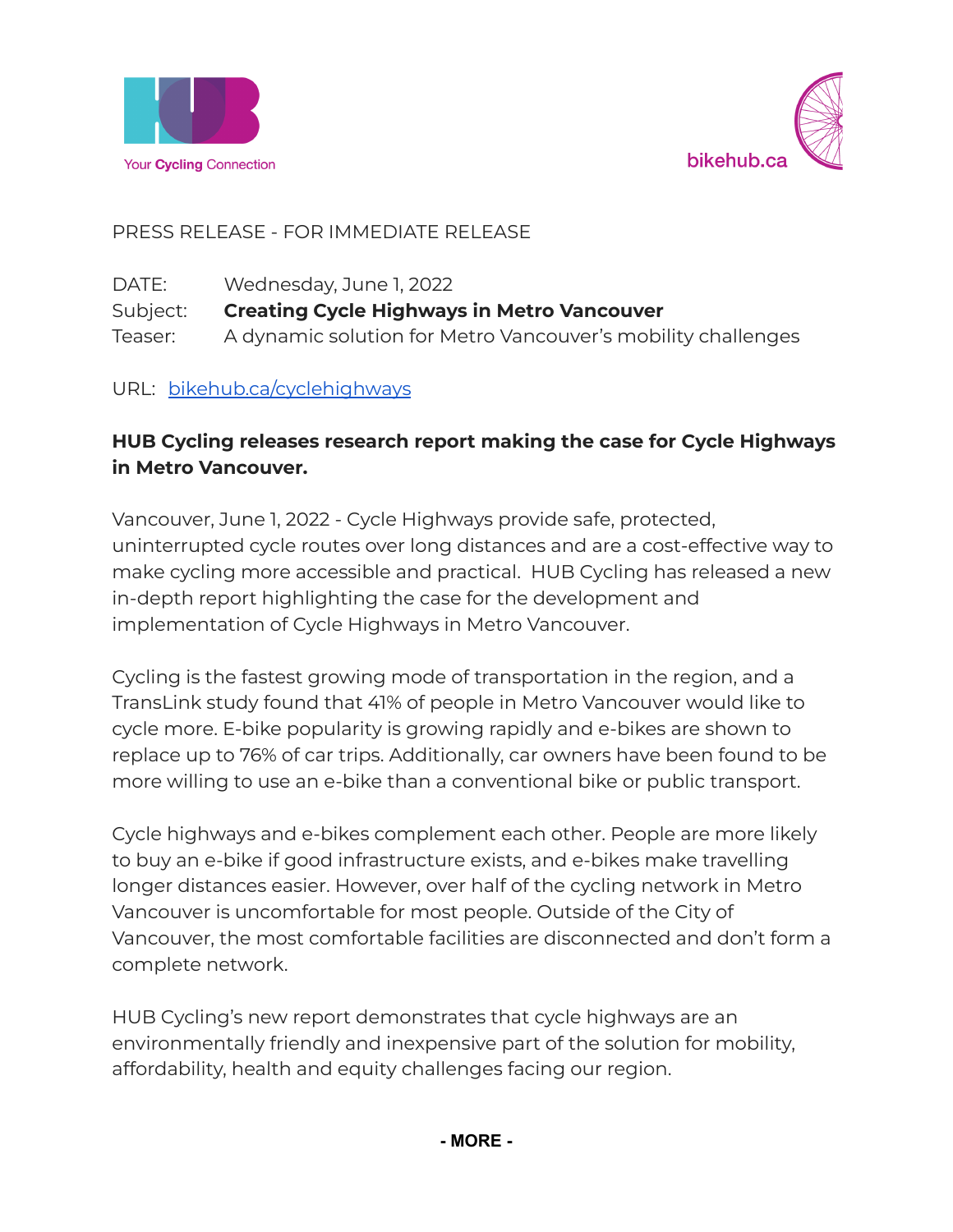## **Creating Cycle Highways in Metro Vancouver**

Not everybody has access to a car or the ability to drive, so it's vital that people can meet their daily transportation needs through other modes like cycling.

Cycle highways are the highest quality cycling infrastructure, safe and comfortable for all ages and abilities at all times of the day and all seasons. They are direct, prioritize people cycling especially through intersections, minimize hills, connect significant destinations, and have clear signage and branding.

"All residents of Metro Vancouver, not just people cycling, would benefit from a system of cycle highways. By encouraging cycling, especially for the commute to work, cycle highways help shift people from driving to cycling, thus reducing traffic congestion on the busiest roadways at the busiest times of the day. That shift from driving to cycling also helps reduce air pollution, noise, energy use, and greenhouse gases that worsen climate change," said John Pucher, Professor Emeritus in the Urban Planning and Policy Development Program at Rutgers University.

Cycle highways are well known and used in Europe, including in the UK, the Netherlands and Denmark. Since the introduction of the CS3 cycle highway in London, cycling has increased by 83%. On the Rijnwaalpad cycle highway in the Netherlands, one-third of users are new to cycling. In Denmark, the cycle highway network is estimated to create 720,000 fewer car journeys and 55,000 fewer hours spent in traffic every year. There is at least a 60% increase in people cycling, many having shifted from driving.

"Supporting a regional major bike network in Metro Vancouver is one of the bold moves called for in Transport 2050, and I am excited to see HUB Cycling putting their advocacy work towards building a regionally connected cycle highway network that would provide new transportation options for our region's residents," said New Westminster Mayor Jonathan Cote, Chair of the Mayor's Council.

**- 30 -**

## **MEDIA CONTACTS Erin O'Melinn**

Executive Director, HUB Cycling erin@bikehub.ca (778) 239-7252

**Evan Hammer** Cycle Highway Project Manager, HUB Cycling evan.hammer@bikehub.ca (780) 9 14-9329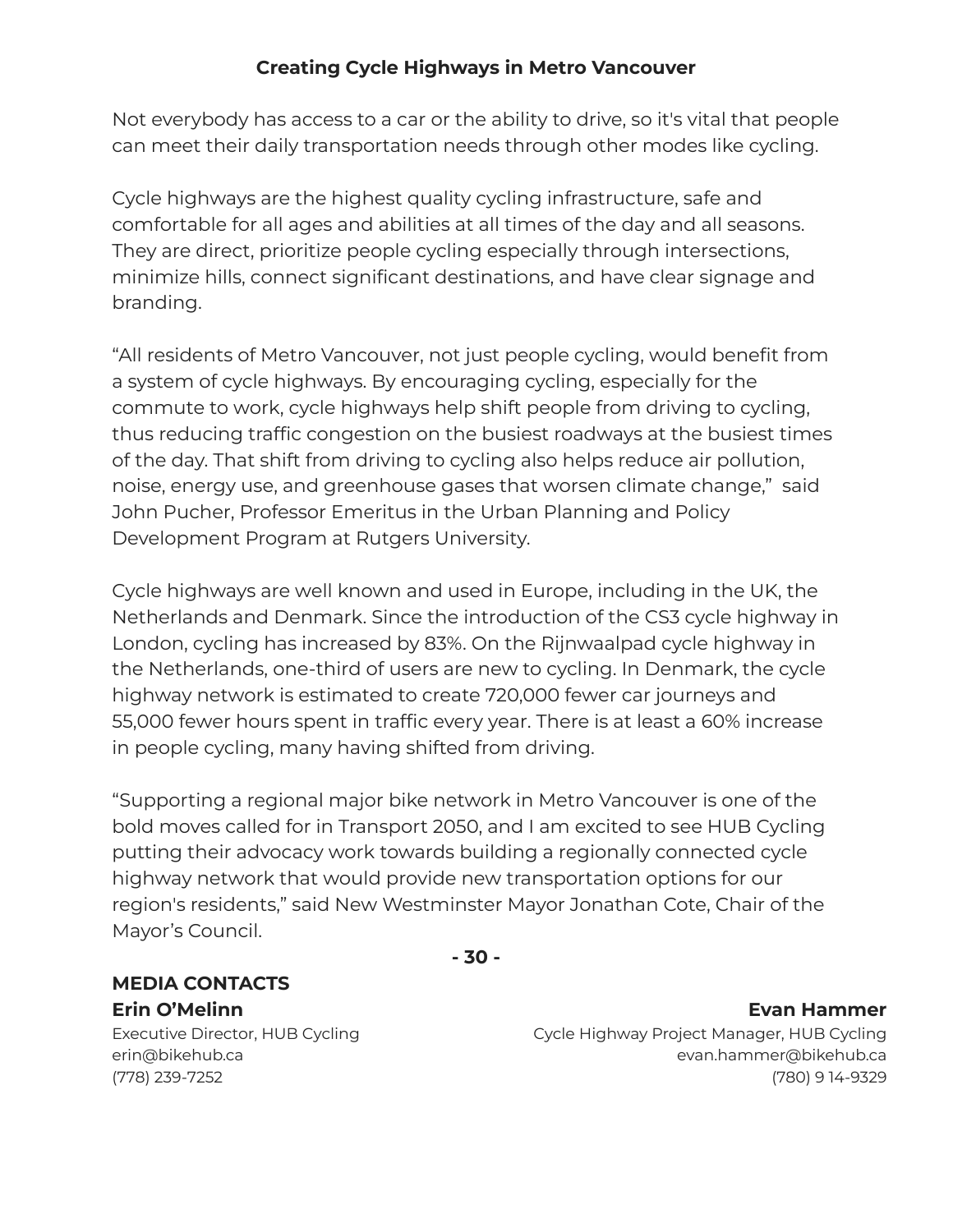## **Creating Cycle Highways in Metro Vancouver**

## **ABOUT HUB Cycling**

HUB Cycling is a charitable not-for-profit organization. Since 1998, HUB Cycling has been working on removing barriers to cycling, while cultivating the health, environmental, and economic benefits that active transportation can bring. HUB has educated hundreds of thousands of people, motivated communities across the region, and championed improvements such as #UnGapTheMap to create a connected cycling network. HUB Cycling's mission is to get more people cycling more often. Learn more at bikehub.ca.

#### **Backgrounder Links**

Read the Report [Highlights](https://hub-intellectsolutio.netdna-ssl.com/sites/default/files/cycle_hub_4pp_rgb_pdf.pdf) [Download](https://hub-intellectsolutio.netdna-ssl.com/sites/default/files/22_cycling_highways_report_with_appendix_-_may_13_2022.pdf) the Full Report (PDF)

Cycle Highway [Webpage](https://bikehub.ca/research/making-the-case-for-cycle-highways-in-metro-vancouver) Photo [Folder](https://drive.google.com/drive/folders/1Ef6WaWRGp7L5W6Uq06bAunfJlVyqZgsM?usp=sharing)

## **QUOTES**

"Cycle highways are gaining momentum across the world as a solution to address traffic congestion. Metro Vancouver has an opportunity to be one of the early adopters in North America. TransLink's Major Bikeway Network (MBN) has already highlighted bike routes that connect urban and other centers as identified in the regional growth strategy. Cycle highways would be the perfect way to implement the MBN."

## **Shauna Sylvester**

Professor of Professional Practice SFU Faculty of Arts and Social Sciences **Lead Facilitator of Moving in a Livable Region**

 $\overline{\phantom{a}}$ 

"It is such good news that HUB is promoting cycle highways to allow more people to ride throughout Metro Vancouver via safe routes. Research evidence shows that routes physically separated from motor vehicle traffic, lit at night, paved, and with gentle slopes are safer. And safe, connected routes are where everyone loves to ride."

## **Kay Teschke**

Professor Emeritus School of Population and Public Health **The University of British Columbia**